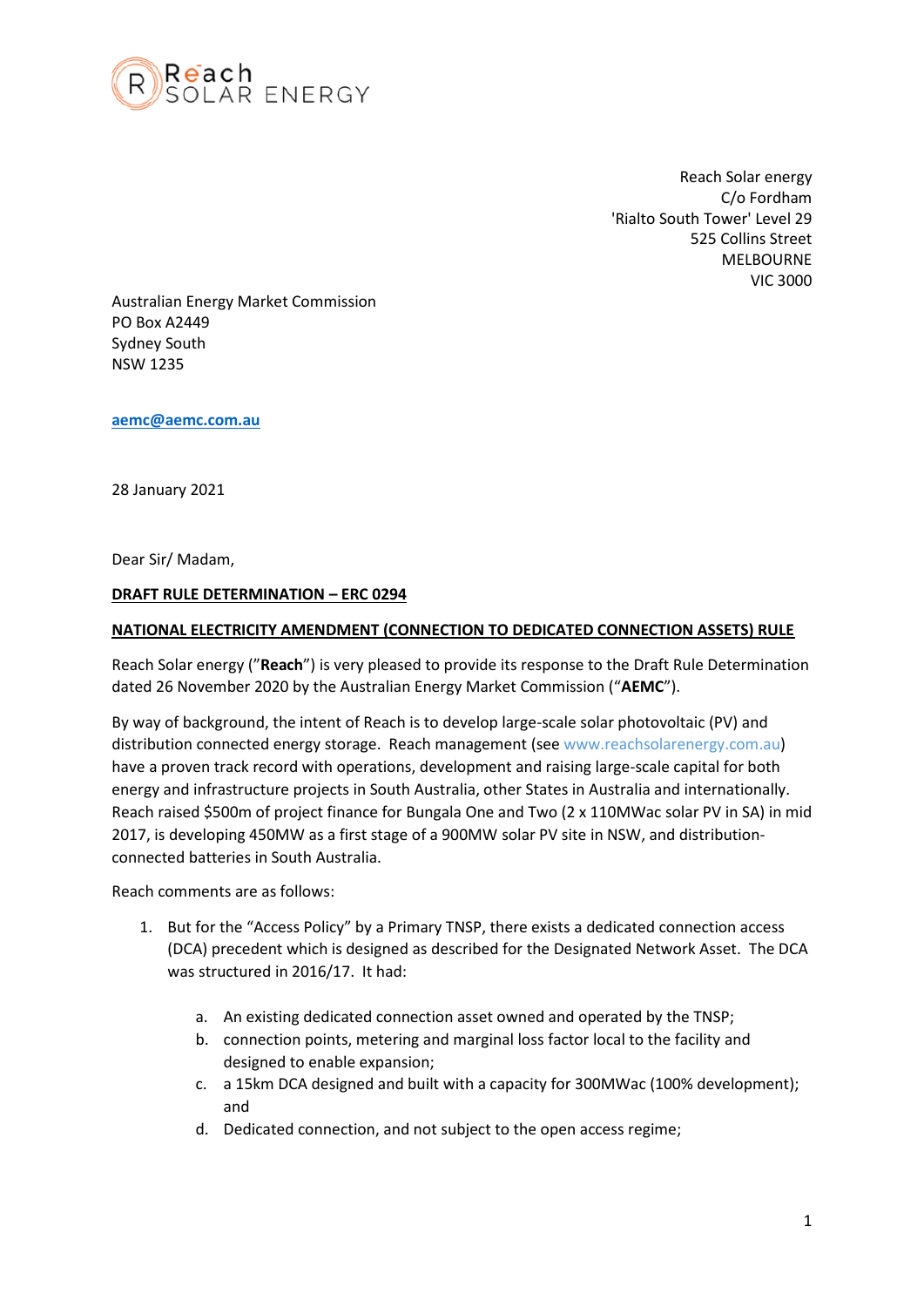

- 2. The access right for 300MWac was with the first stage of the solar PV development. Subsequent development stages require consent from the first stage (not the TNSP) to connect to use the DCA infrastructure to its full capacity i.e. because the first stage funded the full DCA cost. A separate commercial cost sharing mechanism, and right of connection access, was agreed between the renewable facility owner and the developer;
- 3. A recent interpretation by the TNSP of the existing TCAPA Rule would require the generator performance standards for the existing two connection points to be re-opened. Reach question this interpretation, and there is no merit in exposing the first two renewable stages to such a risk.

The under-utilised DCA will therefore remain at part-load; consumers have paid for 300MWac (internalised in the electricity tariff) and it is effectively being constrained down by the interpretation of regulation applying to DCA infrastructure which was committed in mid 2017;

4. In view of the above there is a new reliance by the TNSP on the AEMC Draft Rule determination to fix the issue with TCAPA. If this persists then it will delay completion of the final 80MWac by 6 to 12 months (the existing DCA is rated at 300MWac) and potentially exposes the existing DCA to a new Rule change i.e. is not clear on the terms for the proposed Access Policy for an existing dedicated connection asset.

Reach does not agree with this interpretation of TCAPA by the TNSP, wants to avoid further delay, and welcomes thoughts from the AEMC as to how to resolve the interpretation promptly so as existing DCA infrastructure is utilised to its full capacity.

## Specific comments on AEMC Draft Rule determination

- 5. Reach supports the AEMC "preferable draft rule" for the designated network asset (DNA);
- 6. Contrary to the AEMC comment (item 26), a DCA does exist which is part of the grid system, dedicated (not subject to open access regime), and owned and operated by TNSP;
- 7. Reach agrees with item 28, and designated network assets should not be subject to the open access regime. Furthermore, the preferred Rule change should clarify the potential for TNSP to part-fund the Designated Network Asset;
- 8. As detailed in the end of section 4.1.1, Reach would like it clear in the Rule change the Owner of an asset less than 30km in length can choose for their asset to be a Designated Network Asset;
- 9. Reach agree to apply the DNA to "small" radial connection to the grid system (less than or equal to 30km);
- 10. Reach agrees the concept of renewable energy zone (REZ) is attracting interest. Reach will provide detailed comments to the Energy Security Board (ESB) in the Interim REZ paper. In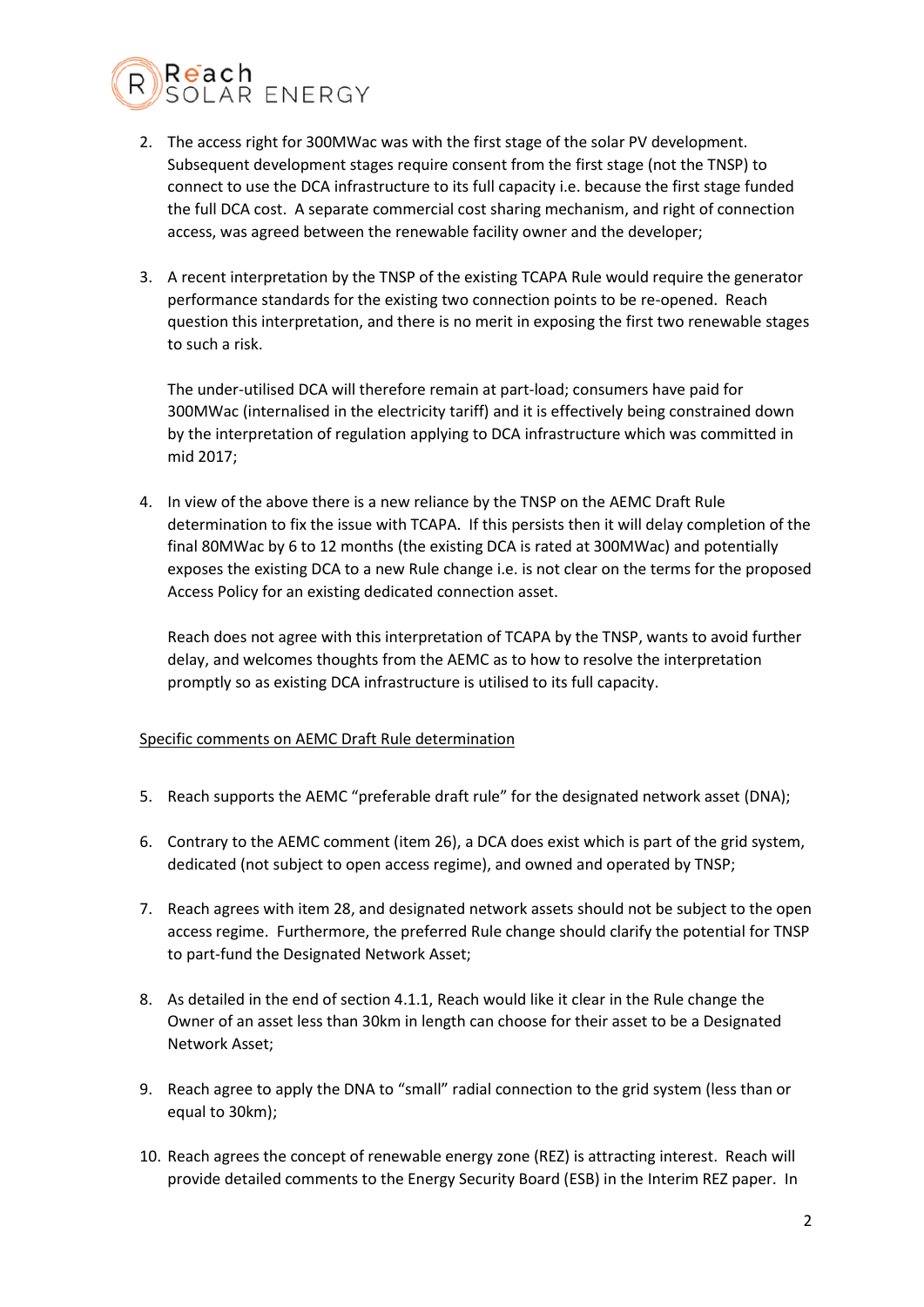

summary, Reach suggest:

A. It is more appropriate for the ESB to consider a number of the points of policy/ market rules broached in the REZ consultation paper dated January 2021 as part of the P2025 Market design process i.e. it is much broader than the Interim REZ scope;

B. Reach supports the concept of a REZ and acknowledge that there have been successful examples of very large additions to existing grid systems to capture renewable resources including in the USA (NW Texas, by ERCOT 22GW plan) and the UK (offshore REZ, by Ofgem 75GW plan). Both of the said REZ had no existing grid infrastructure in place.

Each REZ was planned, funded, the contracts were competitively tendered, and all connected projects had the main market Rules apply to them i.e. there were **not separate** market rules applying to the new REZ.

C. Transitional arrangements apply for existing projects and/or well-advanced developments (if any) which are affected by new rules and/ or legislation which apply to the REZ;

D. Reach does not favour establishing a new REZ Co-Ordinator on a REZ by REZ basis, or on a State by State basis. Reach suggests the role can be managed by an existing regulator e.g. as ERCOT and Ofgem did in Texas, USA and the UK respectively for both energy grid reinforcement and the auction tender process; and

- E. Reach consider there are three main connection regimes for a REZ:
- i. **New start.** REZ which are expected to be large-scale MW and little to no grid infrastructure exists today eg NW REZ for ERCOT, UK offshore REZ and New England REZ in NSW. This is likely to be large-scale and have more than one connection to the grid system;
- ii. **Meshed.** REZ which are located in and around the main grid system eg South West Victoria REZ and South West REZ in NSW; and
- iii. **Dedicated**. Dedicated network assets (large and small) where a project or a number of projects can be connected to the main grid system.

## **Large REZ**

- 11. Reach agrees with AEMC comment (39) that a small DNA could facilitate a small REZ. Reach does however have reservations on how large REZ will integrate with the main grid system. The NW ERCOT and offshore Ofgem REZ, both operate to market rules that apply to all the market (i.e. not REZ specific).
- 12. Reach consider there should continue to be a market incentive to use existing grid infrastructure. There has been, and still is, residual capacity in the meshed grid system for connections. It makes sense to continue to use this to the fullest degree using the inviolable NER principle of open-access.